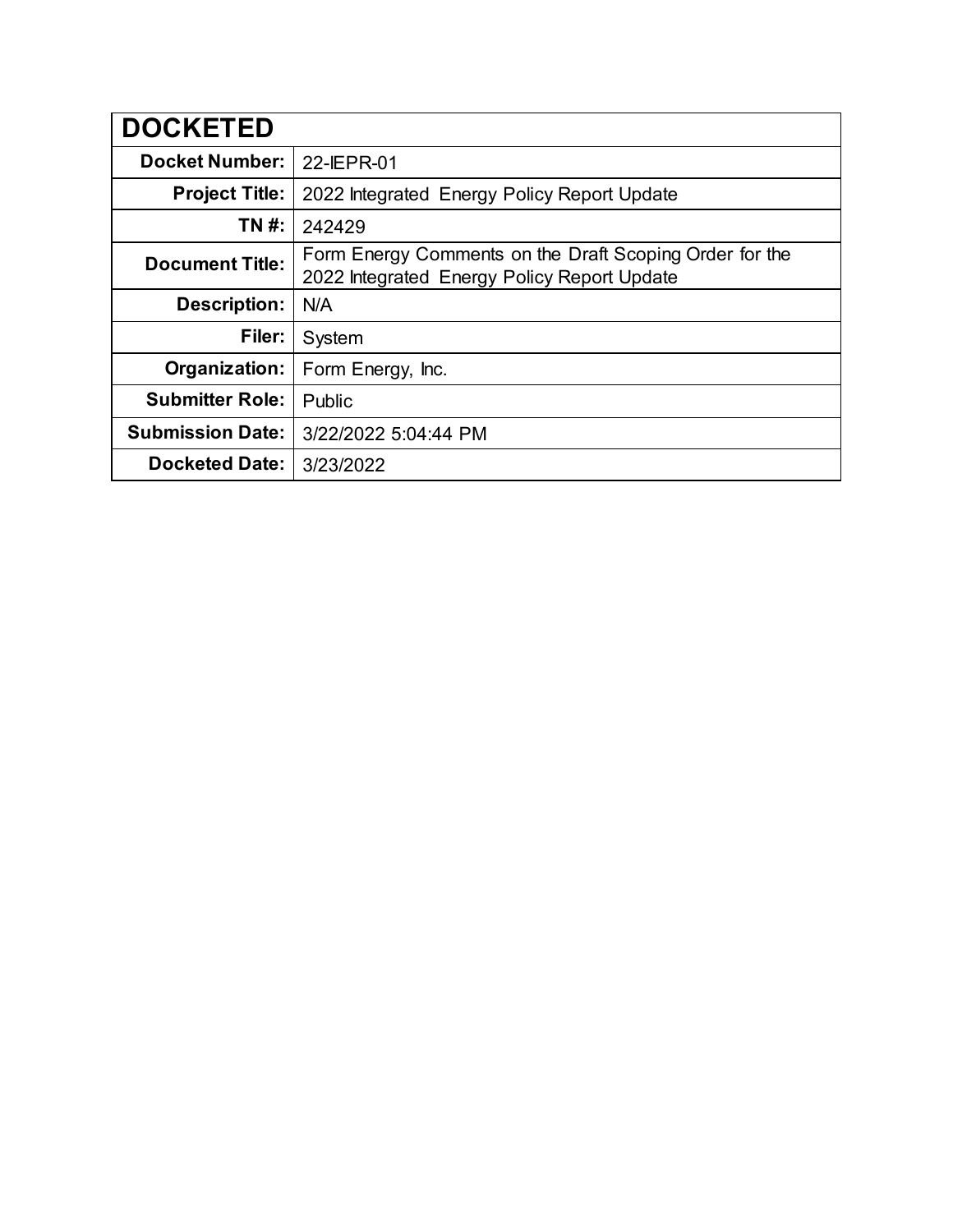Comment Received From: Form Energy, Inc. Submitted On: 3/22/2022 Docket Number: 22-IEPR-01

## Form Energy Comments on the Draft Scoping Order for the 2022 **Integrated Energy Policy Report Update**

Additional submitted attachment is included below.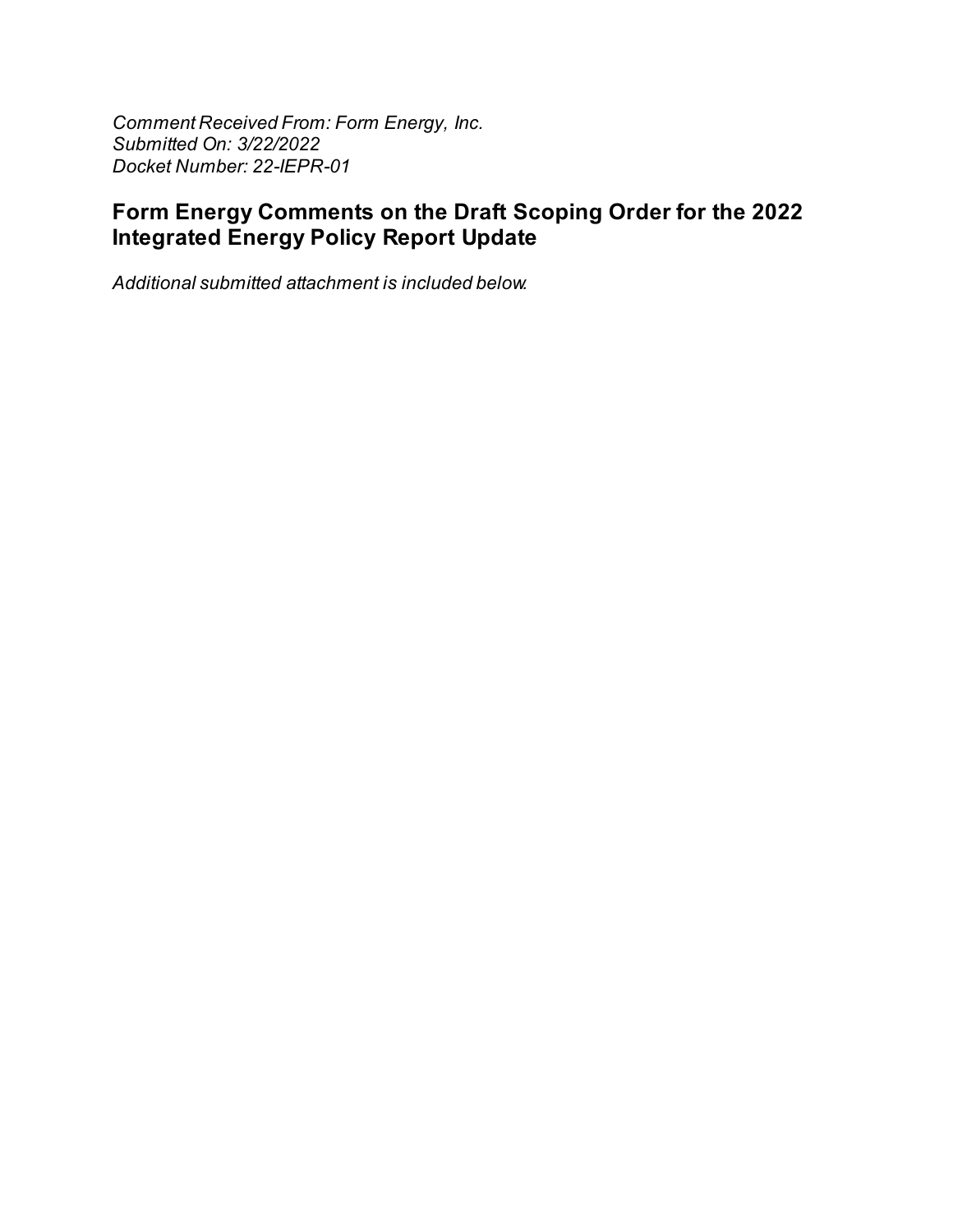

March 22, 2022

California Energy Commission Docket Unit Docket No. 22–IEPR–01 715 P Street Sacramento, CA 95814

# **Subject: Form Energy, Inc. Comments on the Draft Scoping Order for the 2022 Integrated Energy Policy Report Update, Docket #22–IEPR–01**

Form Energy, Inc. ("Form Energy") appreciates the opportunity to comment on the California Energy Commission's (CEC) Draft Scoping Order for the 2022 Integrated Energy Policy Report Update. Form Energy supports the CEC's ongoing efforts to develop and maintain analytical tools to inform energy system policies, regulations, and investments. In order to allow for effective reliability planning in California's increasingly decarbonized grid, we recommend two key additions to the scope of the 2022 Integrated Energy Policy Report (IEPR). First, the CEC should commit to developing more diverse hourly demand forecasts that reflect at least 1-in-5, 1-in-10, and 1-in-20 weather years. Second, we encourage the CEC to work collaboratively with the California Public Utilities Commission (CPUC) to review and improve renewable generation profiles to accurately capture typical and atypical weather impacts on generation.

### About Form Energy

Form Energy is developing a new class of multi-day energy storage systems. Our goal is to enable a fully renewable electric grid that's reliable and cost-effective year-round, even in the face of multi-day weather events. Our first commercial product is a rechargeable, iron-air battery capable of delivering electricity at rated capacity for 100 hours at system costs competitive with conventional power plants and at less than 1/10th the cost of lithium-ion systems. With over 200 employees, Form Energy has offices in the San Francisco Bay Area; Somerville, MA; and the Greater Pittsburgh area. We have secured over \$350M in funding from impact-oriented investors.

## Recommendation #1: The CEC should commit to developing more diverse hourly demand forecasts that reflect at least 1-in-5, 1-in-10, and 1-in-20 weather years

Historically, state energy agencies have conducted resource planning and capacity expansion modeling using hourly demand forecasts based on 1-in-2 weather years, supplemented with